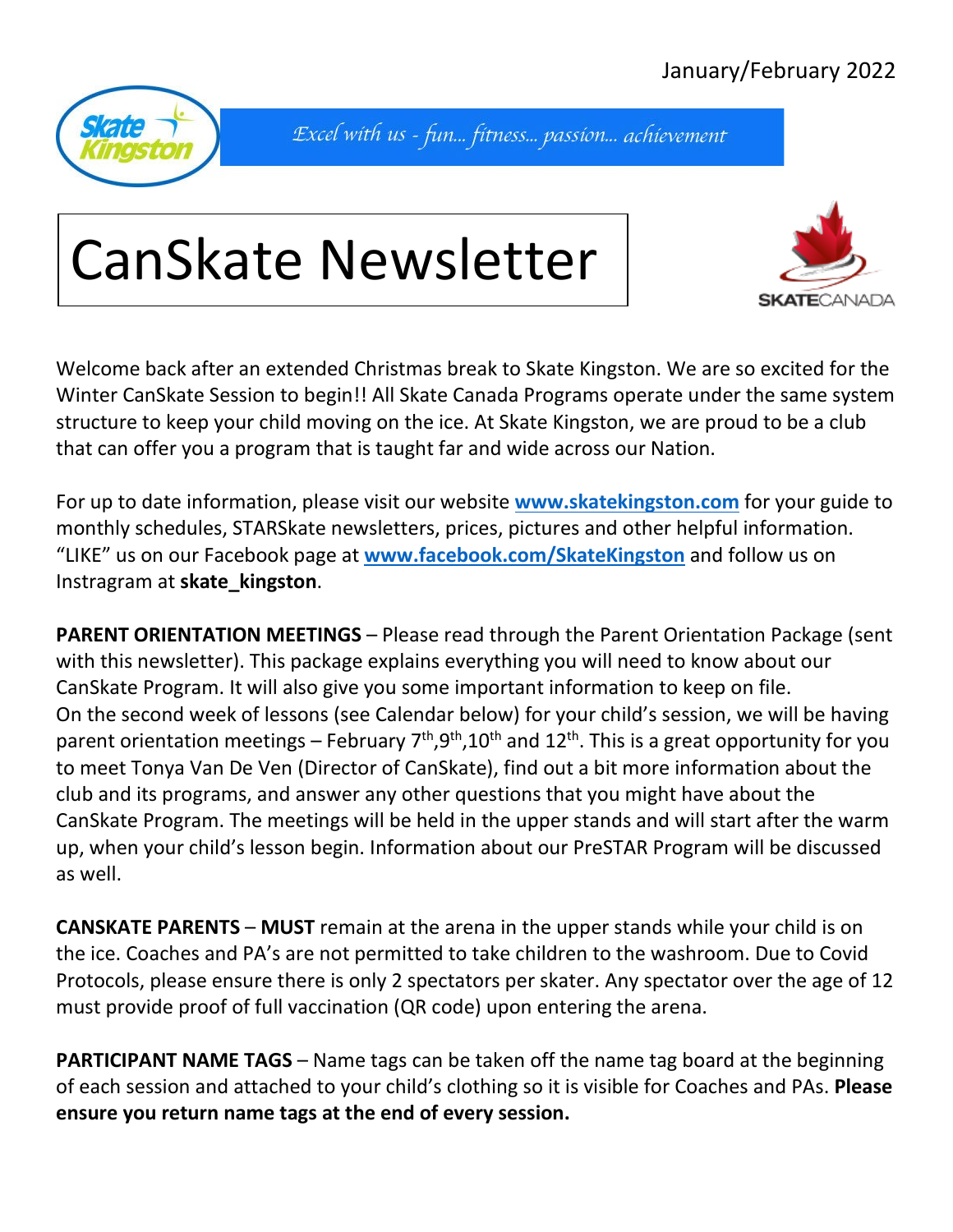## January/February 2022

**HELMET POLICY** – Reminder to all parents that helmets are mandatory for skaters on the ice. Please ensure they are CSA approved hockey helmets.

**CHANGE ROOMS** – Reminder that there are only 9 skaters per dressing room.

**THEME DAYS** – Each Month we will be having a Theme Week. This month's theme is "Red, White and Pink" Feb  $14<sup>th</sup>$ ,  $16<sup>th</sup>$ ,  $17<sup>th</sup>$  and  $19<sup>th</sup>$ .

**CLOTHING** – Please make sure that your child is dressed appropriately. Warm clothing but not too restricting. Please also make sure that they are wearing mittens. Please do not have them wearing any fluffy fabric gloves/mittens as they stick to the ice and leave the fabric pieces behind.

**CLUB CLOTHING –** Clothing can now be ordered through the Skate Kingston Website. Please follow the link to access the clothing.<https://specialtytrophies.ca/skatekingston/>

## **For questions and/or concerns, please contact our Director of CanSkate:**

Tonya Van De Ven at [tonyavandeven@gmail.com](mailto:tonyavandeven@gmail.com) or by phone at 613-453-7689